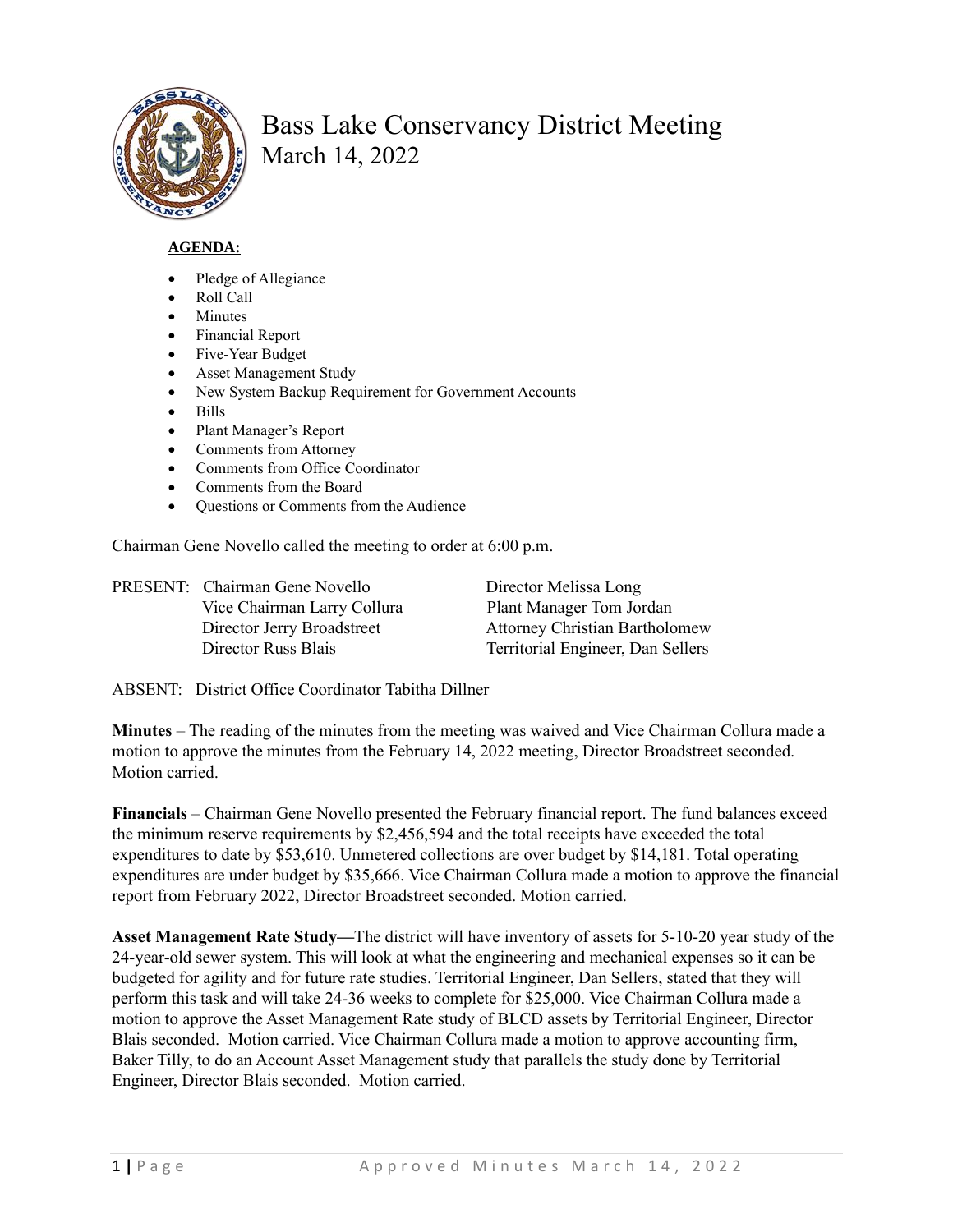**Five-Year Budget Plan—**Chairman Novello presented the updated five-year plan for BLCD, Vice Chairman Collura made a motion to approve the revised 2022 budget which includes the five-year plan, Director Broadstreet seconded. Motion carried.

**New System Backup Requirement for Government Accounts—**Vice Chairman Collura stated to the board that to meet the requirements from our insurance company we needed to upgrade our data backup system. This came after an extensive study from our insurance company. Vice Chairman Collura made a motion to approve Hyperwave Computer Consulting to upgrade the data backup system that meets the requirements of both our insurance company and the state of Indiana with the monthly fee of \$129 and a one-time installation fee of \$199, Director Long seconded. Motion carried.

Bills to be paid:

| <b>NIPSCO</b>          | \$<br>301.12   | Monthly plant                                |
|------------------------|----------------|----------------------------------------------|
| <b>NIPSCO</b>          | \$<br>768.23   | Monthly lift stations                        |
| <b>NIPSCO</b>          | \$<br>82.46    | Monthly lake pump                            |
| CenturyLink            | \$<br>211.91   | Monthly phone                                |
| <b>TCU Credit Card</b> | \$<br>1,314.72 | Monthly credit card                          |
| <b>TCU</b> Invoice     | \$<br>118.75   | Monthly bank fees                            |
| PrimePay-Payroll       | \$<br>5,574.64 | Bi-weekly payroll $-1/22/2022 - 2/4/2022$    |
| PrimePay-Payroll       | \$<br>5,356.64 | Bi-weekly payroll $-2/7/2022 - 2/20/2022$    |
| PrimePay-Payroll       | \$<br>5,376.84 | Bi-weekly payroll $-2/21/2022 - 3/6/2022$    |
| PrimePay-Invoice       | \$<br>169.17   | Monthly service charges                      |
| <b>HWC</b>             | 137.00         | Monthly computer fee                         |
| <b>HWC</b>             | \$<br>1,086.44 | One-time fee install security camera monitor |
| <b>Baker Tilly</b>     | 1,972.95       | Monthly accounting fee                       |
| Wildman                | \$<br>58.24    | Monthly office supplies/services             |
| Northern IN Wildlife   | \$<br>375.00   | Monthly trapper fee                          |
| ADT                    | \$<br>66.28    | Semi-annual alarm free-had credit of \$493   |
| Flow-Tech              | 1,617.00       | Liftstation C, Pump 2 repair                 |
| Flow-Tech              | \$16,259.95    | <b>Liftstation F Accident</b>                |
| Phil Johanan           | \$<br>350.00   | <b>Fiftstation F Accident</b>                |
| <b>WTH</b>             | \$<br>475.00   | Annual GIS map fee                           |
| Aquatic Control        | \$<br>5,400.00 | 2021 sampling & AVMP                         |

Vice Chairman Collura made a motion to approve the bills as presented noting each payee, the dollar amounts, and purpose were read into the March 14, 2022 minutes, Director Blais seconded. Motion carried.

**Plant Manager's Report—**Plant Manager Jordan reported that there was 2.89 inches of precipitation for February. Plant Manager Jordan reported that the three generators for liftstations have a shipping window between April 15-21, 2022. Plant Manager Jordan stated that all the bills have been turned in to the insurance company for F liftstation and the two checks have been issued, which one of them we have received. The total damage for F liftstation was \$30,000. Plant Manager Jordan reported that the fences at liftstations F, G, and O have been installed. Plant Manager Jordan said he will have a quote next week for adding additional posts around the other liftstations for better protection. Plant Manager Jordan stated that the lake pump was turned on March 7 and the final lake pump report was sent to the state. There was 356 million gallons pumped last year with 302 days of pumping.

**District Office Coordinator's Comments—**Office Coordinator Dillner was absent.

**Attorney's Comments—**Attorney Bartholomew stated that they will follow up after hearing from Baker Tilly of any funding issues after the Account Asset Study. Attorney Bartholomew let the board know that it would not be cost effective to try and recover the fees involved in the accident with F liftstation.